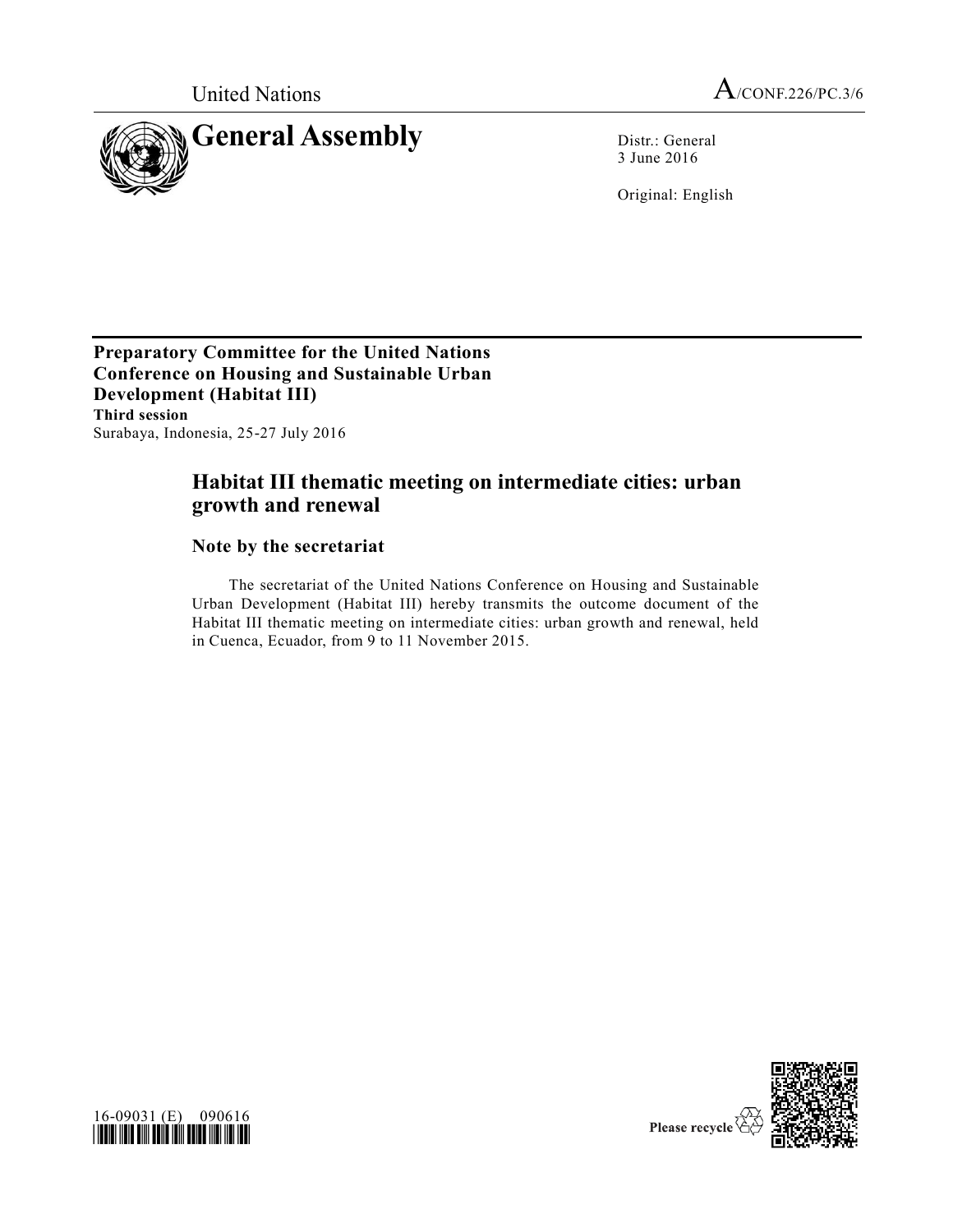## **Outcome document of the Habitat III thematic meeting on intermediate cities: urban growth and renewal**

## **Promoting networks of intermediate cities to achieve sustainable and territorial development**

We, the participants in the Habitat III thematic meeting on intermediate cities: urban growth and renewal, hosted by the municipality of Cuenca, Ecuador, from 9 to 11 November 2015, representing a wide range of stakeholder groups, including civil society, national Governments, local and regional authorities, intergovernmental organizations, the United Nations system, academicians, researchers and professionals, the private sector, farmers, foundations, philanthropies, women, youth and children,

Gathered to discuss the relevance of intermediate cities in the overall configuration of territorial systems and their contribution to sustainable development ahead of the formulation of a New Urban Agenda at the United Nations Conference on Housing and Sustainable Urban Development (Habitat III), to be held in Quito from 17 to 20 October 2016,

Express our sincere gratitude and appreciation to the municipality of Cuenca for the excellent organization of the conference and our gratitude to the residents for the warm hospitality accorded to all participants,

*Reaffirming* the need and the responsibility to achieve sustainable urbanization to promote economically, socially and environmentally sustainable societies,

*Welcoming* the adoption by the General Assembly at its seventieth session of the document entitled "Transforming our world: the 2030 Agenda for Sustainable Development", including the Sustainable Development Goals and, in particular, Goal 11, "Make cities and human settlements inclusive, safe, resilient and sustainable",

*Noting* that climate change impacts are unfolding rapidly, thereby undermining the livelihoods of people in cities and human settlements, threatening poverty eradication efforts and putting at risk the achievements of the Sustainable Development Goals, emphasizing the need for ambitious action towards sustainable urbanization in order to mitigate and adapt to the effects of climate change and, to that end, hopeful that a new agreement on climate change will be reached at the twenty-first session of the Conference of the Parties to the United Nations Framework Convention on Climate Change, to be held in Paris from 30 November to 11 December 2015,

*Recognizing* the potential contribution to sustainable development of all sections of society, including persons and groups in vulnerable situations, as well as their specific needs,

*Recognizing also* the need for a holistic and inclusive approach to sustainable urban development that guarantees the full exercise of citizenship and the realization of all human rights, including the right to development,

*Bearing in mind* that the concept of intermediate cities stems from their role as intermediaries within a territorial system, interacting with bigger cities, towns and other human settlements and more effectively articulating urban-rural linkages,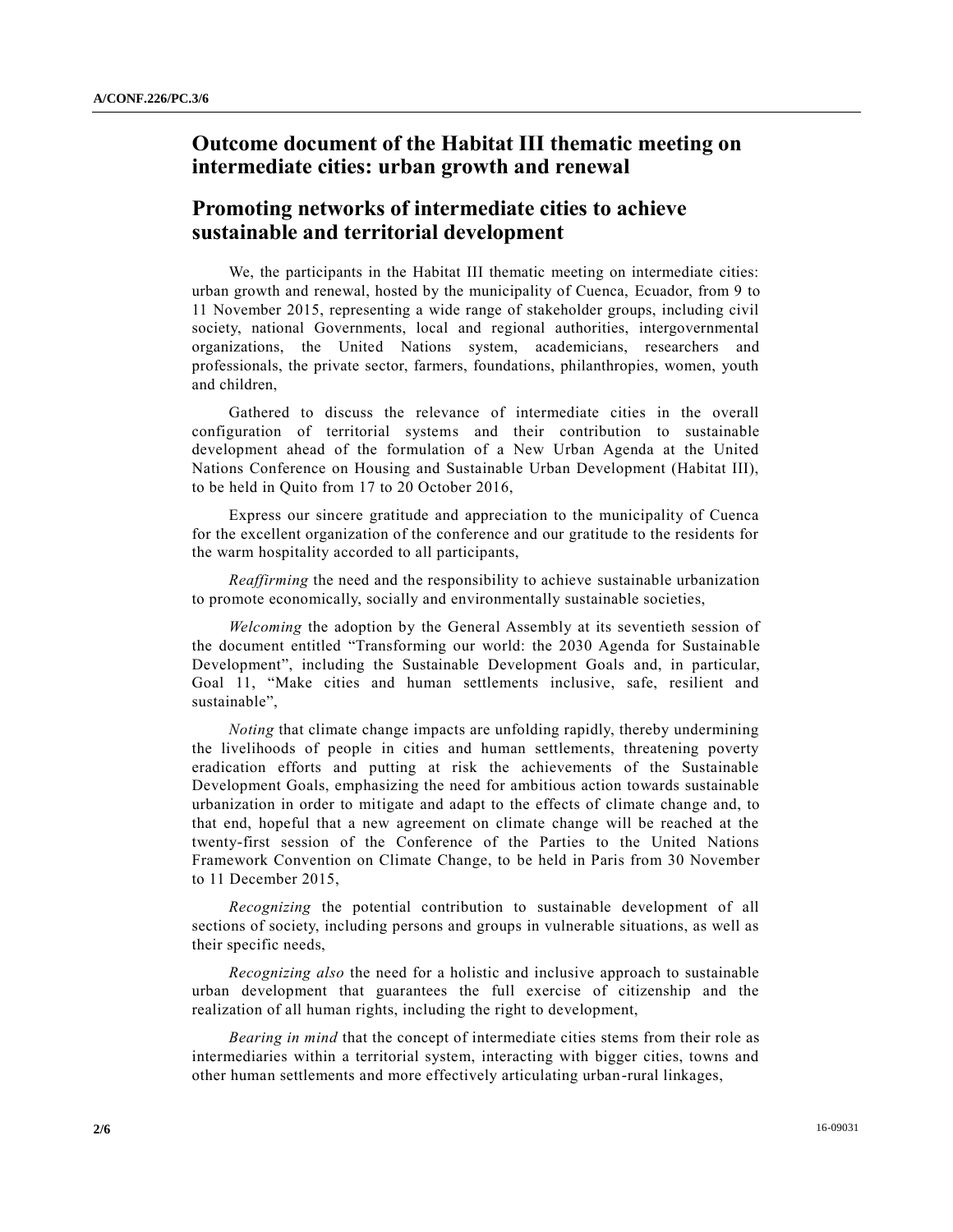*Mindful* of the differences of population size considered to define intermediate cities, which may vary in different regions, ranging from 20,000/50,000 inhabitants to 500,000 inhabitants and up to 1 million inhabitants in specific countries and regional contexts,

*Appreciating* that, whereas the world is now predominantly urban, currently more than half of the urban population lives in small and intermediate cities,

*Recognizing* that intermediate cities, for their size, offer opportunities for more effective governance and management and may facilitate improved social cohesion and a sense of identity and belonging as well as a balanced relationship with the surrounding natural environment,

*Recognizing also* that intermediate cities offer government administrative functions related to security, health, education, social services and culture closer to their population,

*Recognizing further* that intermediate cities offer services to rural areas and as such often become "stopping points" for populations that could have migrated to larger cities and metropolises, and that these towns can be in a better position to offer decent jobs as well as land and housing at a fraction of what they would cost in a big city and often with a higher quality of life,

*Bearing in mind* that compactness, density and connectivity, integrating the natural proximity factor of small and intermediate cities, potentially make intermediate cities more resilient, efficient and economically viable, and reduce the environmental footprint and the contribution of such cities to climate change,

*Mindful* of the role of intermediate cities in promoting balanced regional sustainable development, through the integration of urban and rural functions into the regional and national spatial system, strengthening the linkages within the territory, alleviating poverty, providing a market for agricultural produce and extending basic services to rural areas,

*Cognizant* of the current strong pressure many intermediate cities are experiencing to achieve rapid growth and the related difficulties to manage urban development and meet new demands for housing, land, infrastructure and basic services apart from the associated risk of losing their comparative advantages in terms of economic viability, social cohesion and quality of life, as well as their environmental sustainability,

*Noting* that small and intermediate cities often have limited capacity to effectively anticipate and finance planned extension and to enforce measures to control unplanned development and avoid the formation of informal settlements,

*Noting with concern* the current decline of density in favour of escalating sprawl and unplanned peri-urbanization of intermediate cities, which poses challenges to the management and sustainability of intermediate cities, implying higher costs of infrastructure and maintenance, affecting the advantage of agglomeration economies and the unnecessary loss of agricultural and other productive land as well as land with environmental value,

1. *Advocate* for the development of a more balanced system of cities and human settlements through inclusive national urban policies and strategy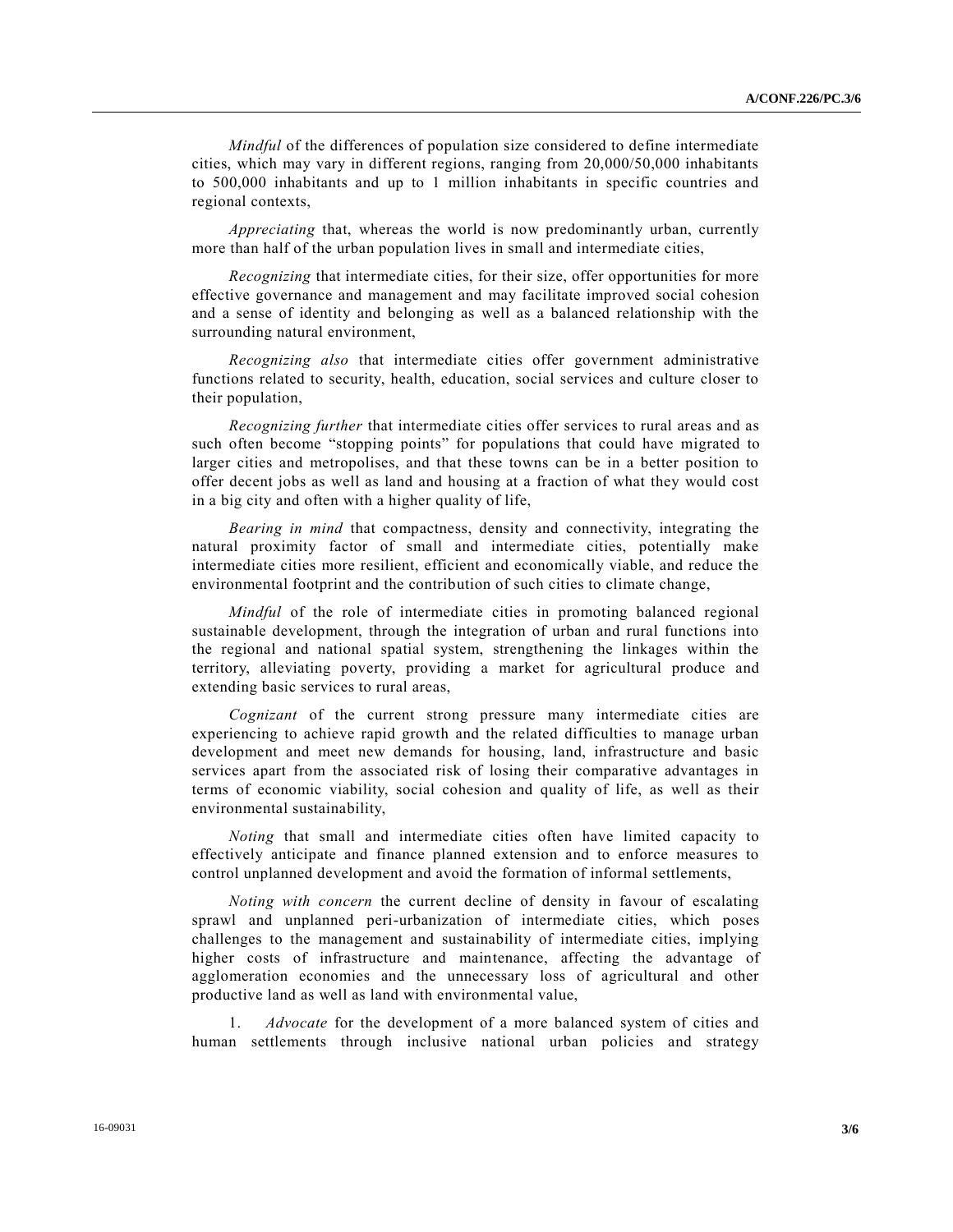frameworks, as well as effective regional and territorial planning, to ensure better distributed urban growth;

2. *Also advocate* for the provision of appropriate legal, fiscal and organizational frameworks to promote balanced and responsive urban development, strengthened social equity and gender equality as well as the full realization of human rights, in accordance with the religious and cultural values of individual countries and their sovereignty;

3. *Encourage* strengthening the coordination between different levels of Government, implementing the principle of subsidiarity, in the planning and implementation processes of intermediate cities, which should include the development of multi-actor partnerships and inter-municipal cooperation mechanisms, and overcoming challenges related to administrative-boundary constraints;

4. *Recommend* that civil society participation in decision-making and planning processes be promoted, including in implementing and monitoring policies as well as in defining appropriate indicators, which should be done while strengthening capacity, with particular attention to youth and women as well as persons in vulnerable situations;

5. *Also recommend* that resilience in cities be strengthened in order to reduce citizens' exposure and vulnerability to climate change and other economic, social and environmental shocks, including natural and anthropogenic disasters;

6. *Advocate* for a global commitment to cooperate internationally in sustainable urban development that allows access by stakeholders in intermediate cities to finance, technology and capacity-building, based on principles of equity, good governance, transparency, accountability and solidarity;

7. *Also advocate* for the recognition of the importance of placing the right to the city for all, encompassing the notion of accessibility and affordability, at the centre of urban development policies, combining citizen participation with the right to education, health, housing, services and employment opportunities, recognizing diversity and promoting conviviality, identity and a sense of belonging;

8. *Recommend* that the processes of fiscal, political and administrative decentralization be strengthened, with a clear distribution of tasks, responsibilities and resources, building the capacity of local governments to promote effective citizen participation and implement sustainable urban development policies;

9. *Advocate* for the adoption of culture as a key tool for promoting sustainable urban development, by preserving the urban, environmental and cultural identity of cities, fostering the quality of life and the development of a creative economy, thus contributing to poverty eradication and increasing social cohesion;

10. *Encourage* adequate investments in small and medium urban centres, including market centres, focusing on food security, capacity-building, sustainable infrastructure and the provision of basic services, the creation of decent jobs and the strengthening of social cohesion, and also encourage the promotion of the role of small and intermediate cities in strengthening food security systems through the provision of sound infrastructure, access to land and effective trade links, to ensure that small-scale farmers are linked to larger supply chains;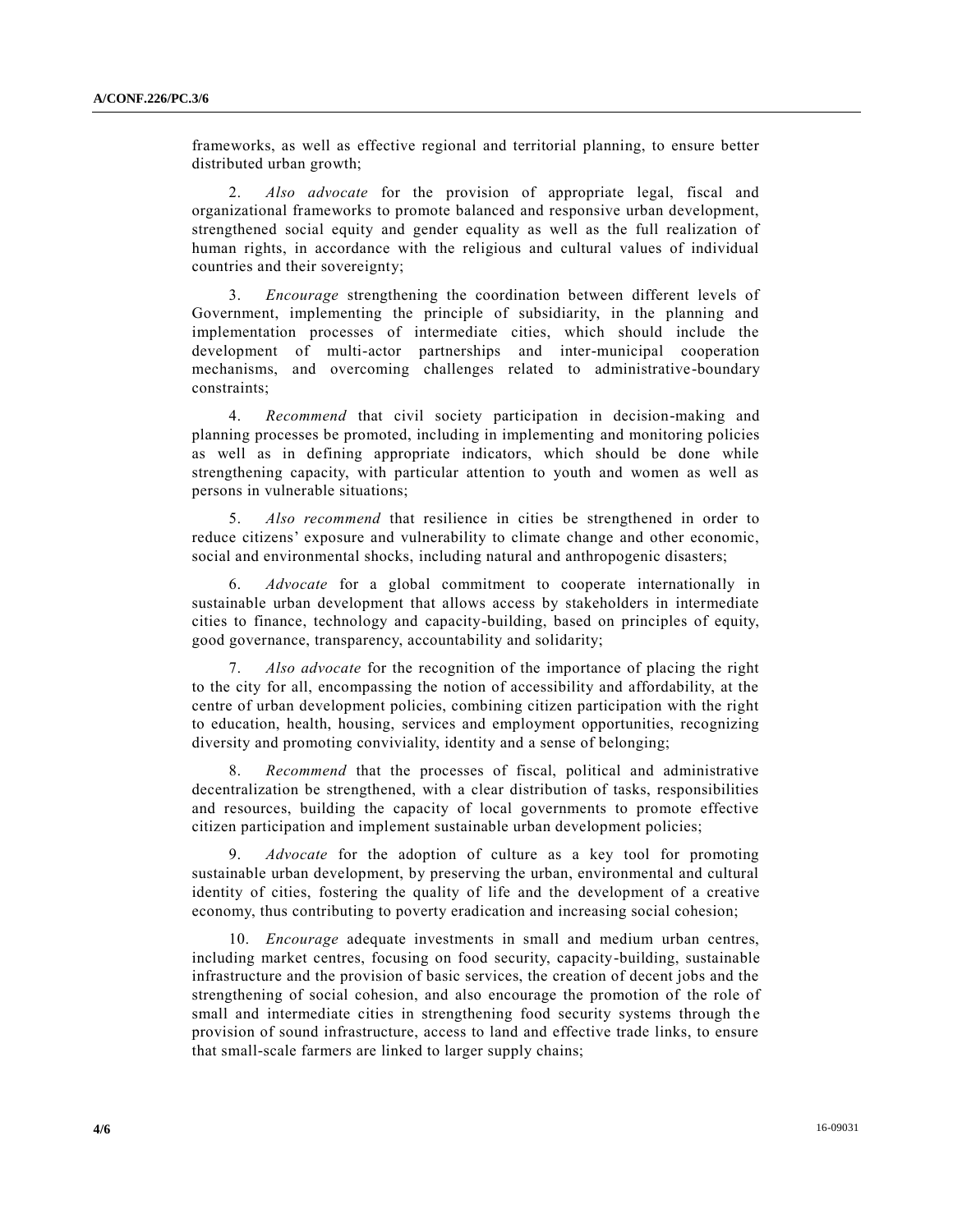11. *Recommend* that sustainable and integrated approaches to urban growth and regeneration be furthered, based on the assumption of a correlation between urbanization and development, which should consider ensuring adequate planning rules and regulations for the design, production and management of efficient and equitable human settlements, qualitative and inclusive urban planning and design and efficient and transparent municipal finance systems to ensure effective investments and management, as well as the equitable redistribution of benefits generated by urban development;

12. *Also recommend* that urban regeneration, renewal and informal settlement upgrading processes be developed, which should not be implemented at the expense of vulnerable inhabitants of cities and should be based on inclusive participatory planning, oriented to harnessing the cultural diversity and identity, as well as the urban heritage, both tangible and intangible, of the intermediate cities;

13. *Further recommend* that rapid growth in intermediate cities be anticipated and addressed through planned cities extensions and infill, including upgrading of informal settlements, with the aim of sustaining density, compactness and connectivity;

14. *Encourage* ensuring social and cultural mix as well as mix of uses in order to maintain the "good vibrancy" of the city and foster proximity factors, so as to enhance the quality of life and social inclusion, reap the benefits of agglomeration economies, reduce energy demand as well as transit time and emissions, towards the improved health of citizens as well as low-emission and climate-resilient development;

15. *Recommend* that policies and interventions be further developed, including integrating mobility plans into overall urban plans, to decrease the demand for private vehicles in urban centres and discourage urban sprawl, which may include ensuring the political and financial commitment to develop sustainable trunk infrastructure and collective transport systems;

16. *Urge* that support be provided to local governments of intermediate cities to identify, develop and sustainably exploit local assets and urban development opportunities for inclusive growth, job creation, the maintenance of existing livelihoods and increased tax revenue;

17. *Urge* national and local governments, the private sector and civil society, to collaborate to increase economic development in intermediate cities and surrounding regions, towards increasing jobs and the creation of microenterprises for inclusive growth and increased tax revenue;

18. *Recommend* that adequate housing policies be adopted that meet existing urban planning strategies and regulations as a key factor for the development of intermediate cities;

19. *Also recommend* that accessible, safe, inclusive and quality public space be provided adequately to foster urban equity, social cohesion and better quality of life, with particular attention to women, children, elder persons and persons with disabilities;

20. *Advocate* for appropriately embracing information and communications technology opportunities to foster civic engagement, data collection and analysis for